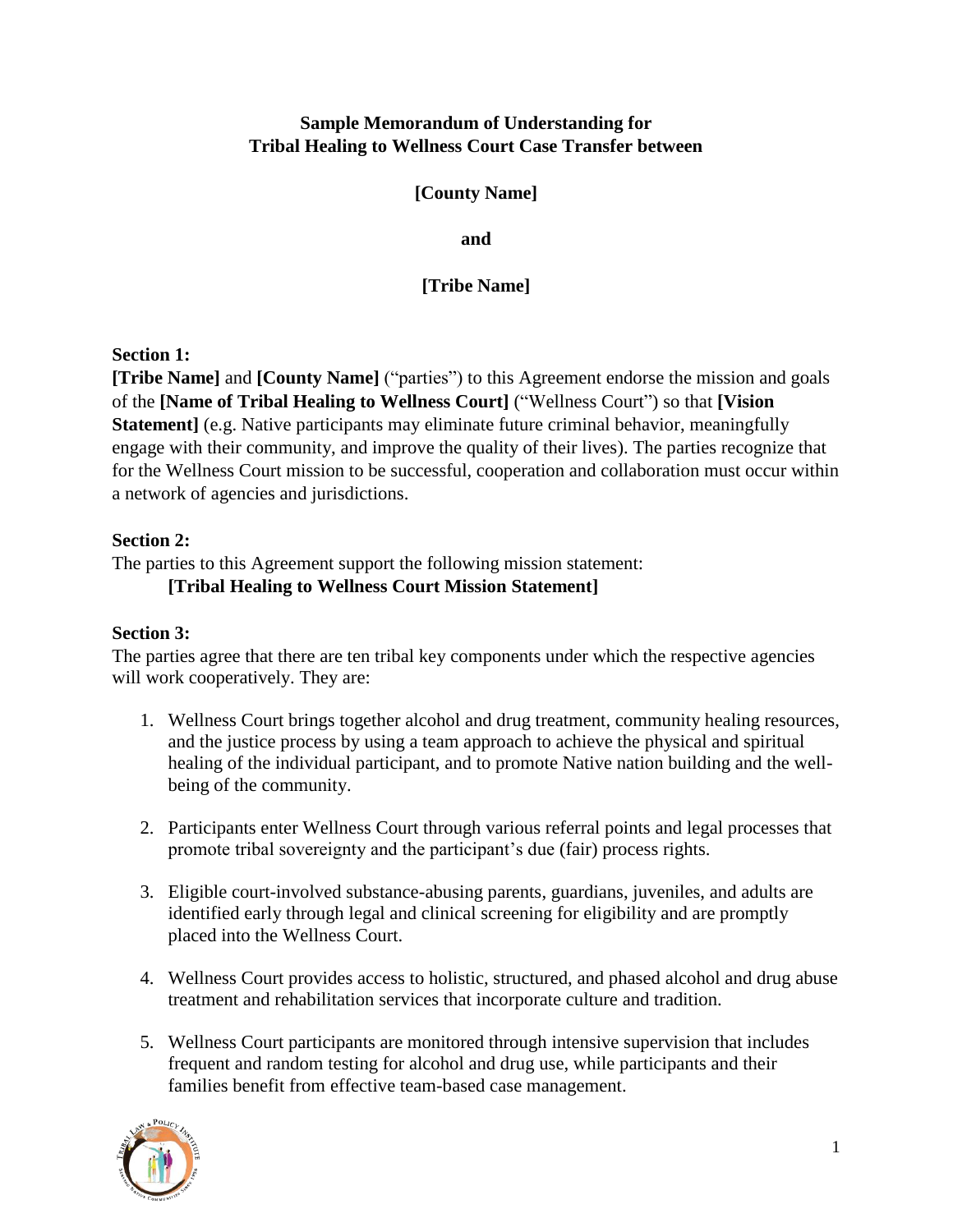- 6. Progressive rewards (or incentives) and consequences (or sanctions) are used to encourage participant compliance with the Wellness Court requirements.
- 7. Ongoing involvement of a Wellness Court judge with the team and staffing, and ongoing judge interaction with each participant are essential.
- 8. Process measurement, performance measurement, and evaluation are tools used to monitor and evaluate the achievement of program goals, identify needed improvements to the Wellness Court and to the court process, determine participant progress, and provide information to governing bodies, interested community groups, and funding sources.
- 9. Continuing interdisciplinary and community education promote effective Wellness Court planning, implementation, and operation.
- 10. The development and maintenance of ongoing commitments, communication, coordination, and cooperation among Wellness Court team members, service providers and payers, the community and relevant organizations, including the use of formal written procedures and agreements, are critical for Wellness Court success.

### **Section 4:**

### **Agreement**

The **[Tribal Court]** and the **[County Department]** AGREE to the following:

- 1. Notification: The **County Department** agrees to screen for American Indian/Alaska Native ("AI/AN") adult offenders and to notify the **Tribal Court** in the event an offender that is enrolled with the **Tribe** is cited or arrested by the **County Department or State Law Enforcement**. **The District Attorney** ("DA") agrees to screen for AI/AN adult offenders who might be diverted and notify the **Tribal Court**. The **Tribal Court** agrees to establish with the **DA** a confidential screening process using the offices of the Tribe's enrollment, and to work with the **County Department** to review current files, including probationers for possible referral.
- 2. Eligibility: If an adult, tribal member offender is criminally charged with an offense, has a criminogenic assessment of high-risk to reoffend, and is flagged for potentially having a substance use disorder, the two jurisdictions may seek to coordinate disposition of the case in **Tribal Court** as set forth in this Agreement.
- 3. Referral: Cases to be considered include those cases that may come within any of the following:
	- a. Diversion by request of the **DA**
	- b. Pre-sentencing referral
	- c. Condition of probation
	- d. Probation violation

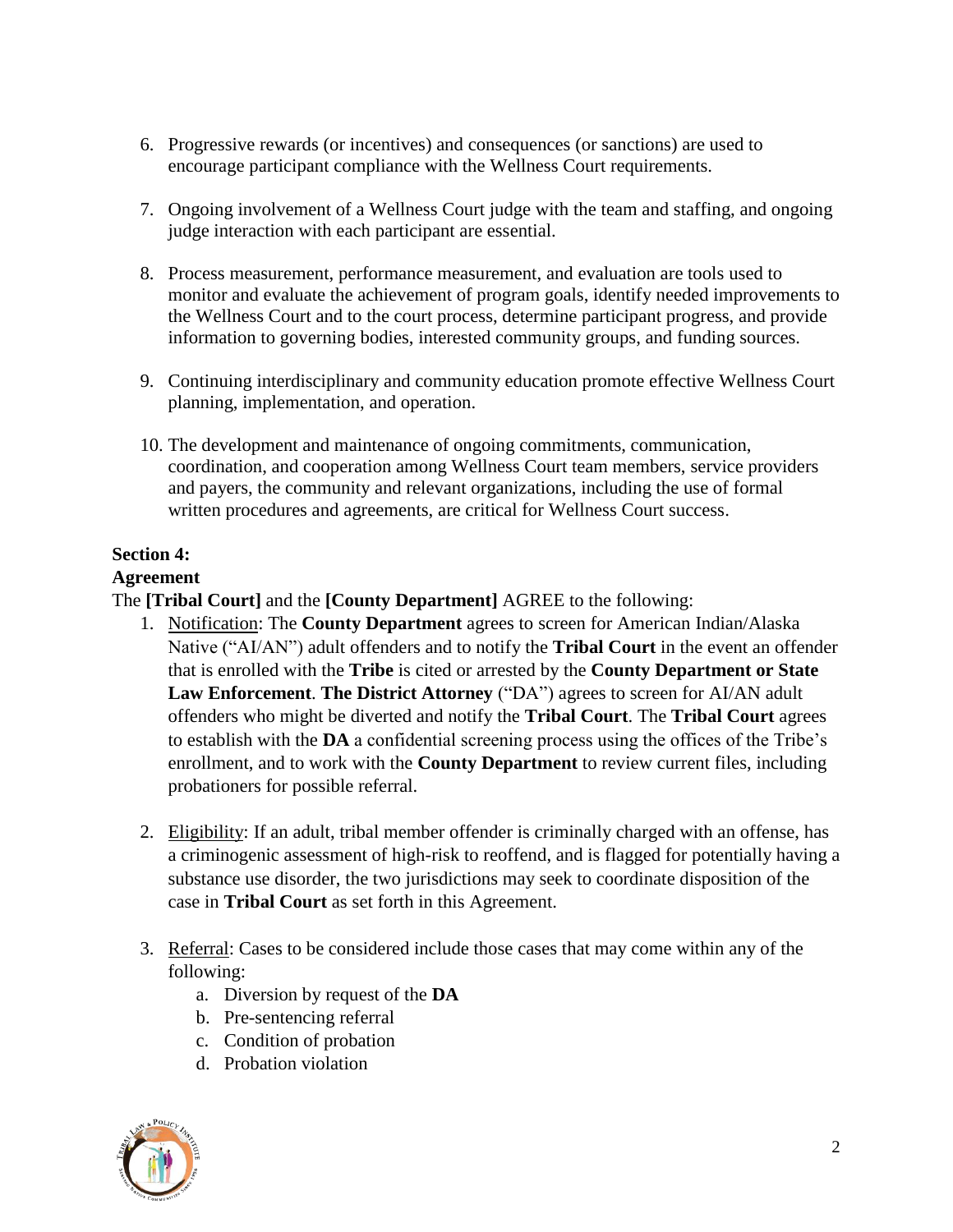- e. Referral by the **Superior Court**
- 4. Information Sharing: The **County Department** and **Tribal Court** will obtain written releases of information for general verbal communication regarding candidates and participants. The **County Department** will, as feasible, provide the **Tribal Court** with direct access to demographic and case information for adult referrals under **Tribal Court** jurisdiction subject to county confidentiality obligations.
- 5. Confidentiality: All parties shall maintain strict confidentiality over all physical and electronic case files and candidate/participant information pursuant to applicable Federal, Tribal, and State laws.
- **6.** Assessments: The **County Department** and **Tribal Court** shall conduct a timely assessment and will make a joint determination regarding which jurisdiction will handle primary disposition of the participant cases.
- 7. Conditional Postponements: In circumstances where a participant has admitted to a type of offense meeting the **Tribal Court's** criteria, and/or subject to a probation violation the **County Department** may postpone filing a probation report on the condition that the matter be filed in **Tribal Court** and that the participant timely complete the participant contract agreement and any other conditions ordered by the **Tribal Court**, and agreed by the **County Department, participant, and victim.** The **Tribal Court** shall acknowledge in writing to the **County Department** that it is including the matter in its docket.
- 8. Jurisdiction: As a condition of entry into Wellness Court the participant must voluntarily agree to all conditions of the Wellness Court.
- 9. Case File: Upon the participant's entry into the Wellness Court, the **County Department** will timely forward to the **Tribal Court** a copy of the police report, releases of information, any applicable assessments, accountability agreements, contact information of involved parties and any other relevant documentation.
- 10. Sanctions: The Wellness Court will have the authority to sanction the participant for any violation of Wellness Court requirements. Possible sanctions may include community service or incarceration. The Tribe will absorb any costs of sanctions for all participants, including those transferred pursuant to this agreement, including any incarceration costs.

[Or]

The Wellness Court will have the authority to sanction the participant for any violation of Wellness Court requirements. Possible sanctions may include community service or incarceration. If incarceration is recommended by the Wellness Court, a formal violation

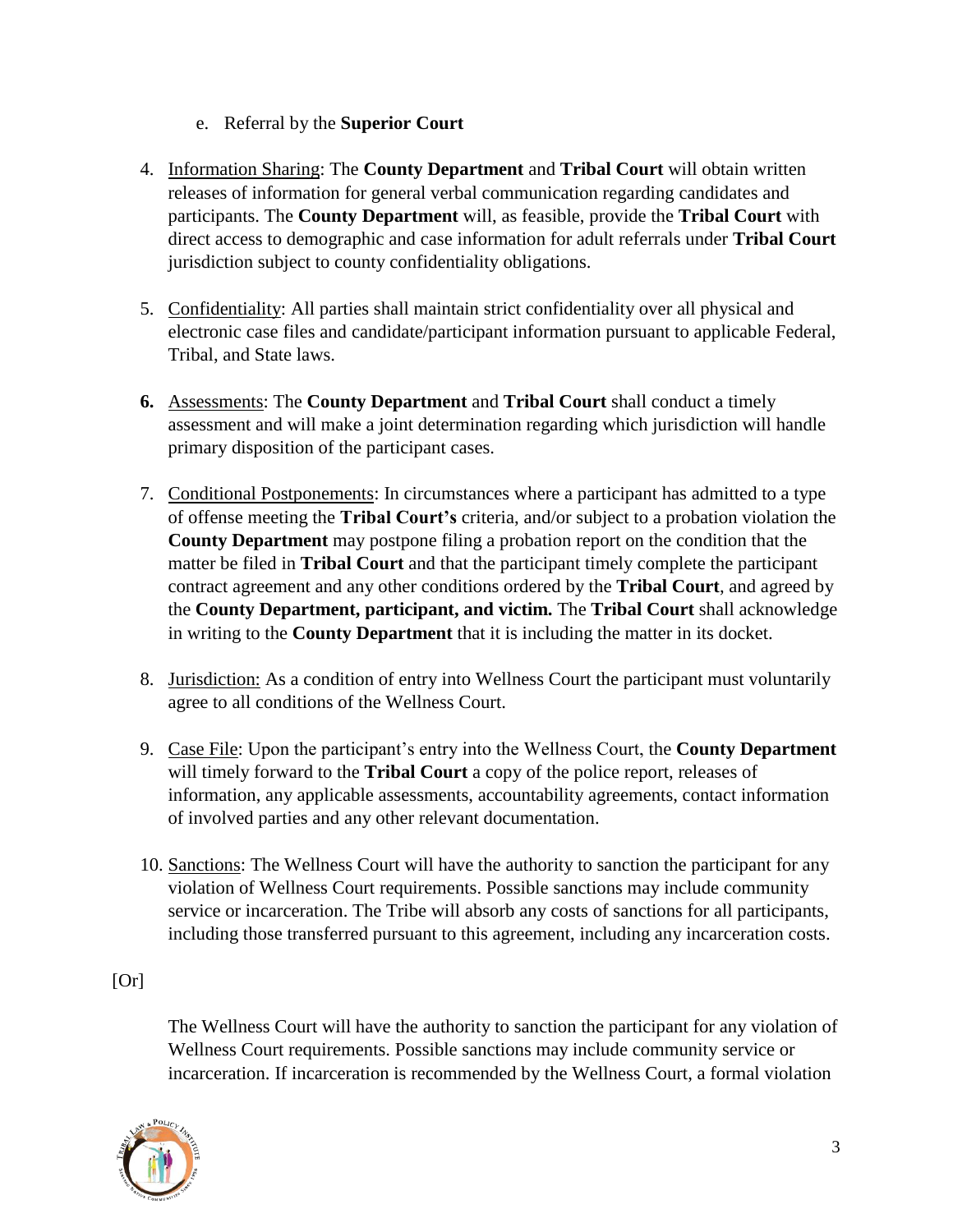will be filed in **Superior Court**, which will thereby hold a hearing, determine an appropriate jail sanction if any, and absorb any jail costs therefrom.

- 11. Dismissal or Referral back to County Department: The **Tribal Court** will report to the **County Department** within the timeline agreed by the parties regarding the success of the participant's compliance with his or her contract and orders. If the participant successfully graduates from the Wellness Court, as determined by the **Tribal Court**, the **Tribal Court** will join the **Department/DA** in seeking dismissal of the matter in **Superior Court** and dismiss the matter in the **Tribal Court**. If the participant does not successfully graduate within the ordered timeline the **Tribal Court** may extend the timeline to allow for successful graduation. At any point, the **Tribal Court** may terminate the participant from the Wellness Court and refer the participant back to the **County Department/DA** for filing with the **DA's** office and sentencing, which may include incarceration.
- 12. Cultural Component: **Tribal Court** may order culturally appropriate services and case plan activities including a restorative justice component for all participants.
- 13. Tribal Court Appearance: **County Department** personnel are not required to appear in **Tribal Court** but may do so to assist with setting the appropriate sanctions if requested by the **Tribal Court**, or the **Department** desires.
- 14. Legal Advocate: While the **Tribal Court** is not bound to provide defense counsel, the **Tribal Court** may appoint a Legal Advocate to assist participants in those cases the **Tribal Court** deems that such an appointment would be appropriate.
- 15. Contact Information: **Insert Tribal Court contact information and address.**

**Insert County Department contact information and address.** 

- 16. Policies and Procedures: The **Tribal Court** will operate the Wellness Court pursuant to its internal Wellness Court policies and procedures. The **Tribal Court**, the **County Department**, and the **DA**, may develop protocols, procedures and/or forms to assist with implementation of this agreement between them.
- 17. The **Tribal Court**, the **County Department**, and the **DA** agree that the Tribal Court Programs Administrator, the **DA**, and the **Department Chief**, or the parties' specific designees, shall meet and attempt to resolve any issues that arise on any topics which are the subject of this Agreement, prior to termination of this Agreement. This Agreement may be modified with the written agreement of both sides.